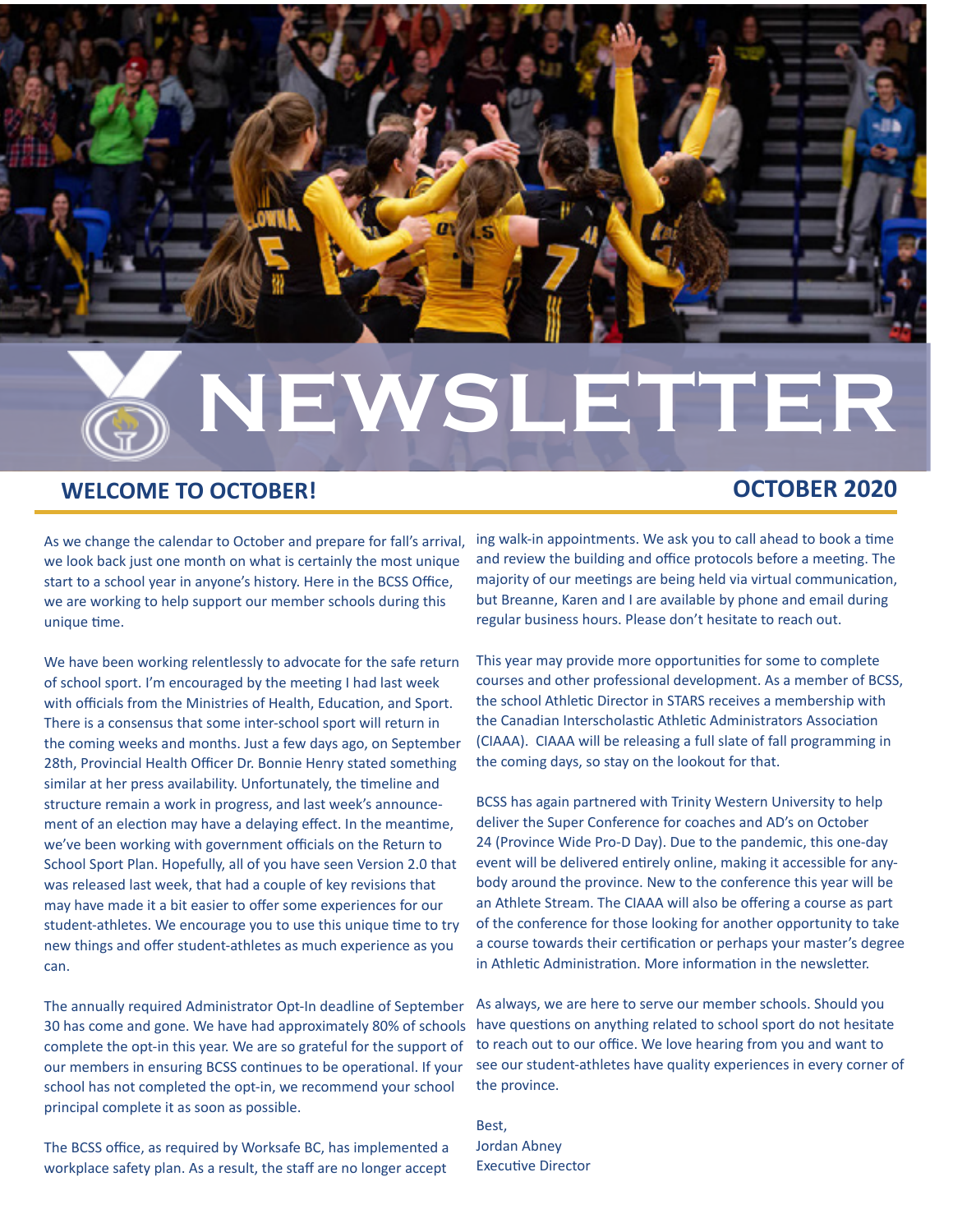

## **Current Stage: 2**

We are currently in STAGE 2 of the Return to School Sport, this means any and all sport activities are restricted to educational cohorts or constant social distancing between educational cohorts. There is no inter-school competition permitted at this time.

## **BCSS Return to School Sport**

Over the past few months BC School Sports has been navigating through the COVID-19 pandemic. The BCSS Board of Directors approved the Return to School Sport Plan after discussion with stakeholders and the Provincial Government. The plan was published on September 3. Version 2.0 was published on September 23 and contained updates. The current version can be found [here.](https://www.bcschoolsports.ca/news/bcss-return-school-sport-plan-version-20) Although this plan is published there are many moving pieces resulting in changes to the plan, on September 24 version 2 of the Return to School Sport plan was published with a list of changes to the orginal document.

BCSS continues to work with the BC Government in hopes of furthering opportunities for school sport. We understand the frustration and difficulty that comes with the restrictions but continue to encourage our member schools to be innovative and creative when developing modified programs for student-athletes across the province.

If you have any questions please contact the office at: **Phone:** 604-477-1488 **Email:** info@bcschoolsports.ca

**FOLLOW US!**

tars.bcschoolsports.ca

@bcschoolsports

@bcschoolsports

@BCSchoolSports

info@bcschoolsports.ca

## **SANCTIONING**

#### **Event Sanctioning**

Inter-School Sport Competition around the province is prohibited while BCSS is in Stage 2 of the Return to School Sport Plan. There will be NO approved sanctioning forms for in-province or out of province competition at this time. This will be re-evaluated by the Board of Directors when it is safe to do so.

#### **Alberta Blanket Sanctioning**

During a "normal year" we work with ASAA to provide member schools on the British Columbia / Alberta border the opportunity to compete against eachother by providing blanket sanctioning to the these schools. Both BCSS and ASAA have agreed that blanket sanctioning is NOT in place at this time, and any schools in this situation should contact the BCSS office.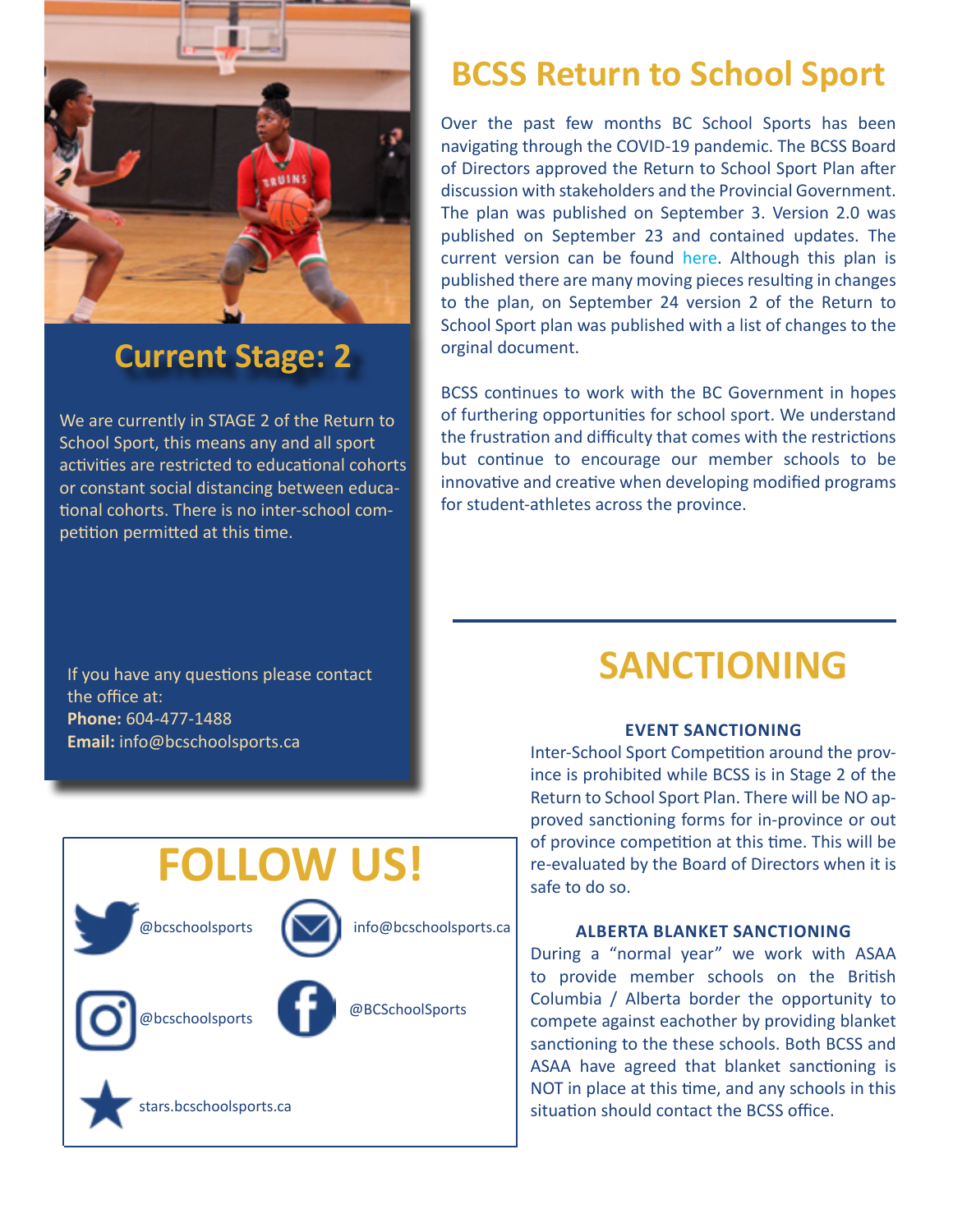## **CIAAA Opportunities**

A reminder that every Athletic Director registered in STARS is a member of the Canadian Interscholastic Athletic Administrators Association (CIAAA) and has access to the resources, network and professional development offered by the organization.

The first of serveral chances to take part in CIAAA developed courses will be at this years SuperConference hosted by Trinity Western University, this conference will be completely virtual making attendance easy and safe for all participants. There are 5 scheduled sessions for highschool and university coaches and AD's with varies topics ranging from Transformational leadership styles, to helping student-athletes manage 'ego' for optimal performance, to developing a leadership culture within your team. Very valuable lessons and information to take back to your schools.

A new addition to the conference this year is a panel directed to student-athletes, an opportunity to hear from university athletes and coaches about success in sport after high school. A great opportunity for student-athletes wishing to pursue sport in post-secondary education.

Click [here](https://s3.amazonaws.com/gospartans.ca/documents/2020/9/23/2020_Superconference_single_page_fix.pdf) for more information on how to register for the conference.



### WEBINAR DELIVERY LTP 710C CURRENT ISSUES IN SCHOOL SPORT

Featuring topics such as Sport Specialization, Building Relationships with Parents for Educational Athletics, and Educating Against Racism in your athletic program!

Register for Trinity Western Superconference Athletic Director stream includes LTP! \$55 early-bird, \$75 regular https://gospartans.ca/sports/2020/9/23/ 2020-superconference-registration.aspx



**LEADERSHIP TRAINING PROGRAM** FOR AD'S



FOR **MORE** DETAILS:

> info@ ciaaa.ca

## **Virtual Governance Information Session**

Due to the unique challenges of COVID-19, we will be hosting a Virtual Governance Information Session open to all BCSS member schools and our stakeholders, on November 7, 2020 from 10am-12pm. This session will provide the opportunity for questions and answers around the governance proposal that was introduced to the membership in February 2020. Orignally the plan was to vote on the proposal at the 2020 AGM which was later postponed and moved virtually due to COVID-19. The Board of Directors have indicated the proposal will likely come forward this year at the 2021 AGM. More information on how to register for the Virtual Governance Information Session will be sent out to the all Athletic Directors and Administrators on record in mid October. It is important to note this is **NOT** an extraordinary meeting and no voting will take place, it is simply a chance to restart an important dialogue.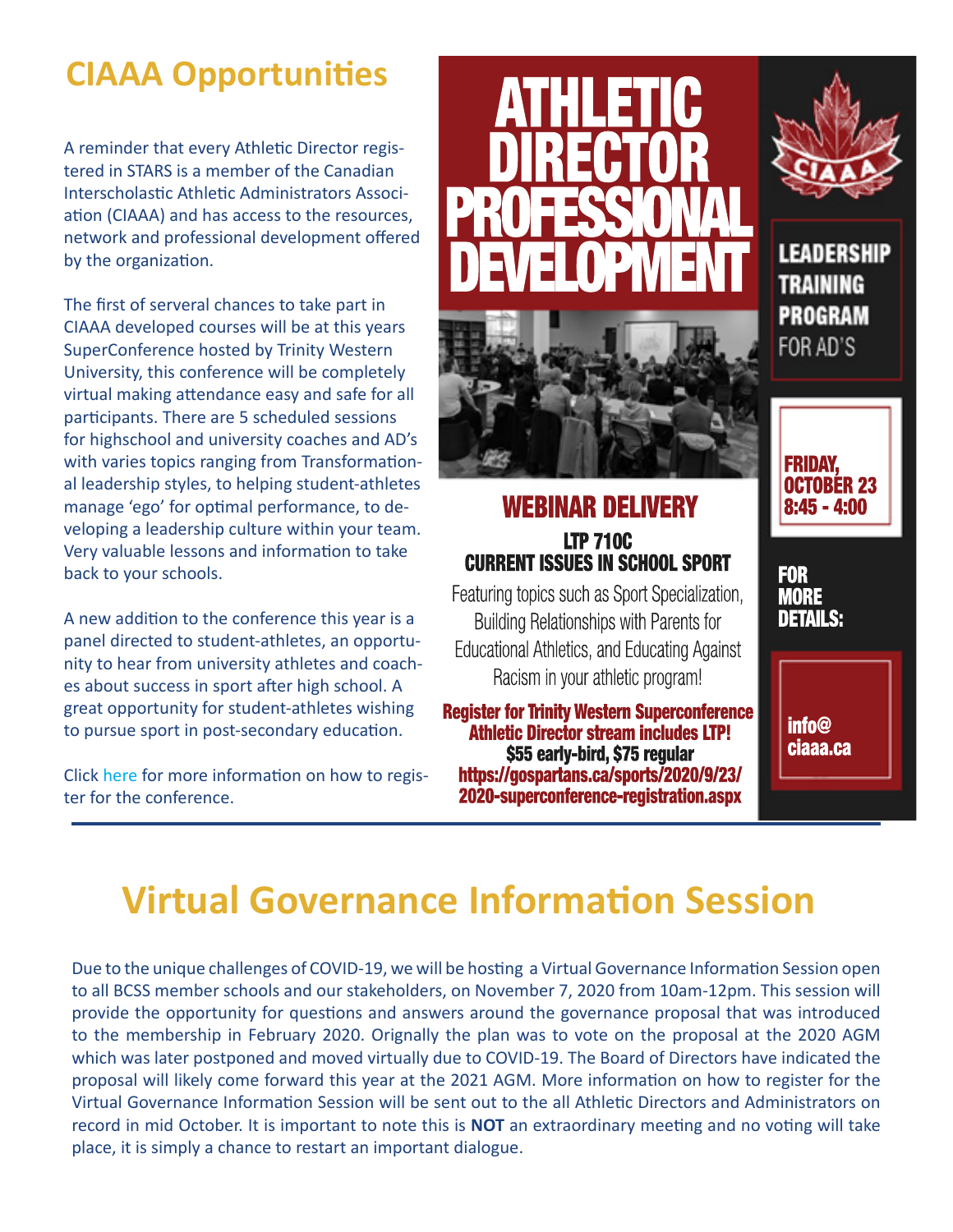

**New Athletic Director or Principal?** Please send updated contacts to: info@bcschoolsports.ca



#### **Welcome Back Package**

Our Welcome Back Package was send out by email in early September. If your school administrator and AD havn't recieved it, contact



**Accommodation Directory** While we know teams aren't travelling yet, check out the great hotels that continue to support BCSS!



#### **2020-2021 Forms**

BCSS Forms have been updated for the school year on the website, please discard outdated forms!



## **2020 - 2021 BCSS Policy Changes**

#### **Mandatory Coaches Concussion Training**

All team personnel including but not limited to coaches, trainers, teacher sponsors, and team managers must complete the Concussion Awareness Training Tool (CATT) prior to any interaction with student-athletes. The certification is valid for 2 years.

#### **Media and Social Media**

Guidelines for member schools and their student-athletes, coaches, and parents to adhere by while participating in school sport. This is to minimize cyber bullying or targeting on teams, players, officials, and administrators.

#### **Rugby Tiering Classifications**

Boys rugby has raised the minimum number for the AAA tier to 276 or more boys in grade 11 and 12 to help with the imbalance of teams in the 2 tiers.

#### **Code of Ethics**

BCSS updated our Code of Ethics for athletes, coaches, and spectators to provide clarity to behaviours of our member schools and their representatives while participating in school sport. As well as a procedure for complaints to provide clarity on the process for Code of Ethics complaints.

#### **Rugby Playing up and movement between teams**

Alongside football, rugby is now added to the list of exemptions to the current playing up and movement between teams policy allowing grade 9 student-athletes at a feeder school to play up to a more senior school Junior team.

#### **Covid-19 Eligibility Exception**

This one year policy gives otherwise eligible student-athletes who missed their 2020 spring season in their final year of eligibility the opportunity to submit an eligibility application for consideration to compete in the 2021 spring season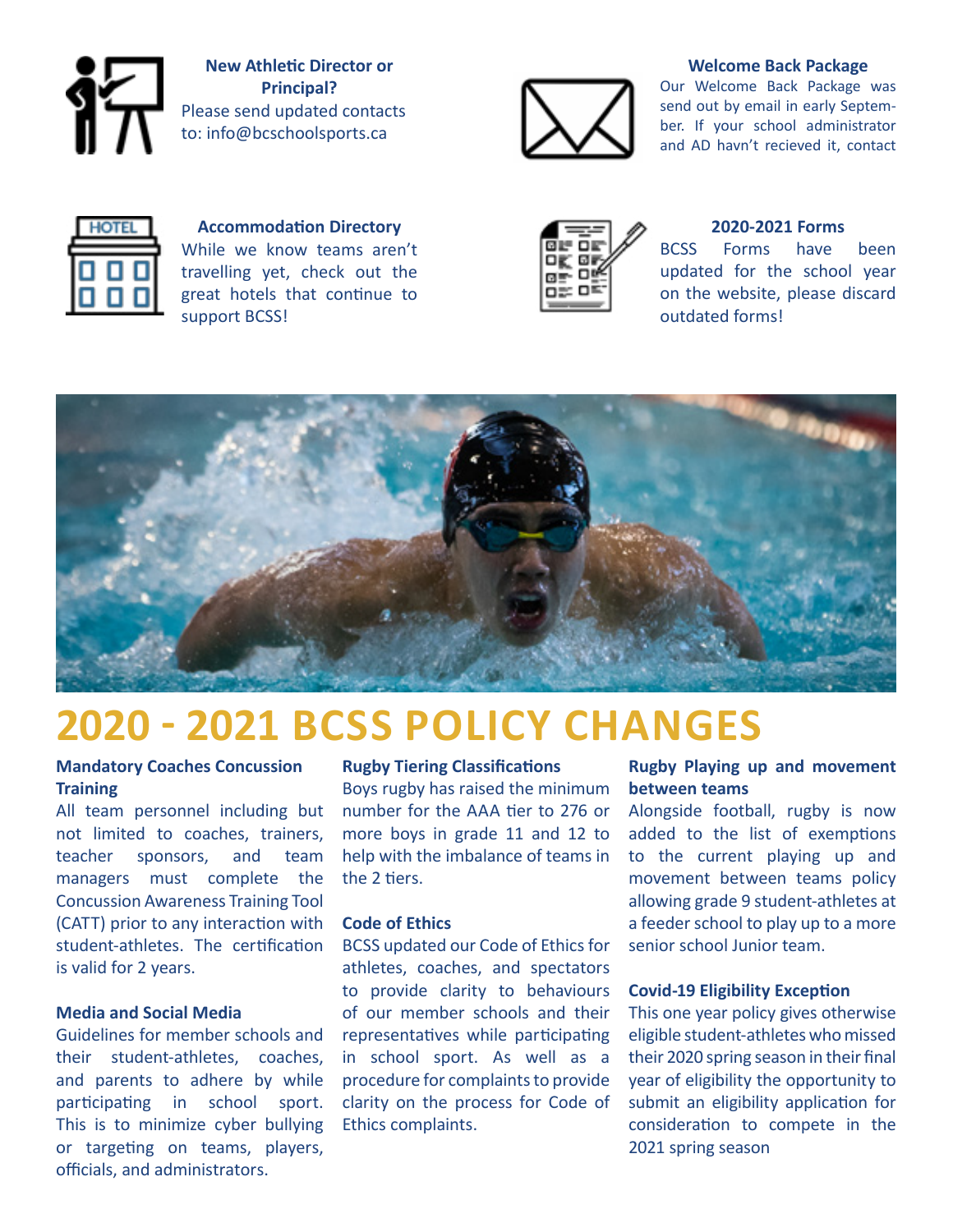

## **Cross Country Pandemic Challenge**

We are very excited to introduce the BC School Sports Cross Country Pandemic Challenge. This challenge is an opportunity for student-athletes at our member schools to stay active within a friendly competition in either a 3.0km or 5.5km run with the chance of winning some cool prices as one of the top runners or the top participating school. More information on this challenge will be sent by email after the thanksgiving weekend to all member school AD's.

### **Sport Specific Resources**

BCSS staff are working with BCSS Sport Commissioners to develop sport specific guidelines in stage 2 of the Return to School Sport plan. These guidelines will give Athletic Directors and coaches different strategies and drills to assist with the execution of re-introducing school sport within the parameters set out in stage 2.

These resources will be just the start of the planning that will need to go into delivering school sport during the COVID-19 pandemic, if any of our member school coaches or Athletic Directors require further assistance or have sport specific questions please don't hesitate to contact the BCSS office and a staff member will be happy to provide some guidance.

## **Virtual School Sport Opportunities**

As per version 2.0 of the Return to School Sport Plan, member schools are now permitted virtual school sport opportunities. Virtual school sport activities gives student-athletes the closest thing to friendly competition while staying within the intra-school based model that we aare following in stage 2 of the Return to School Sport.

We encourage our member schools to show innovation and creativity during these difficult times; the BCSS staff are actively working on different ways to engage student-athletes through the use of virtual events and are always available to assist with any questions regarding member school plans for such events.

If you school, zone, or commission plans on running a virtual event it is recommended that you send the plan to the BCSS office for review to ensure it follows the Return to School Sport guidelines.

# WEZZY

### **E-Sports Trial League**

With our original E-Sports Trial Season being postponed due COVID-19 earlier this year, we are working with our partner Wizzy to develop a 6-8 week League of Legends trial season. More information on the trial league will be sent out in the coming weeks to all AD's, with the league beginning after Thanksgiving and ending shortly before the Holiday break in December.